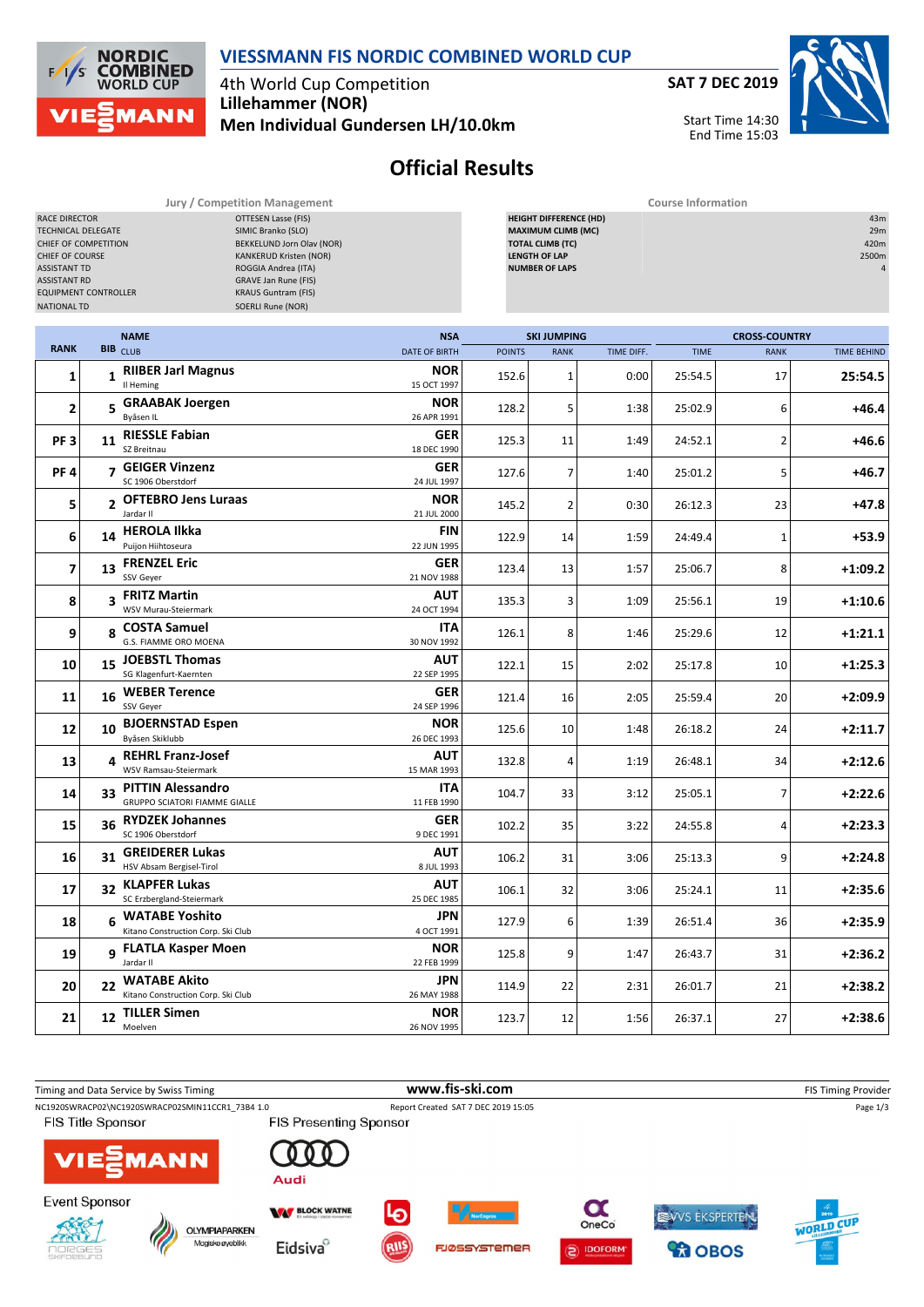



4th World Cup Competition **Lillehammer (NOR) Men Individual Gundersen LH/10.0km** **SAT 7 DEC 2019**



## **Official Results**

|             |    | <b>NAME</b>                                                   | <b>NSA</b>                | <b>SKI JUMPING</b> |             |            | <b>CROSS-COUNTRY</b> |             |                    |
|-------------|----|---------------------------------------------------------------|---------------------------|--------------------|-------------|------------|----------------------|-------------|--------------------|
| <b>RANK</b> |    | <b>BIB</b> CLUB                                               | <b>DATE OF BIRTH</b>      | <b>POINTS</b>      | <b>RANK</b> | TIME DIFF. | <b>TIME</b>          | <b>RANK</b> | <b>TIME BEHIND</b> |
| 22          | 23 | YAMAMOTO Ryota<br>Waseda Unv.                                 | JPN<br>13 MAY 1997        | 114.7              | 23          | 2:32       | 26:24.2              | 25          | $+3:01.7$          |
| 23          | 18 | <b>ORTER Philipp</b><br>SV Villach-Kaernten                   | <b>AUT</b><br>16 FEB 1994 | 116.5              | 18          | 2:24       | 26:36.9              | 26          | $+3:06.4$          |
| 24          |    | 17 RIIBER Harald Johnas<br>Heming                             | <b>NOR</b><br>8 APR 1995  | 119.0              | 17          | 2:14       | 26:47.8              | 33          | $+3:07.3$          |
| 25          | 21 | YAMAMOTO Go<br>Daichi Corporation                             | JPN<br>27 JAN 1995        | 116.0              | 21          | 2:26       | 26:42.2              | 29          | $+3:13.7$          |
| 26          | 28 | <b>FAISST Manuel</b><br>SV Baiersbronn                        | <b>GER</b><br>11 JAN 1993 | 107.1              | 28          | 3:02       | 26:07.0              | 22          | $+3:14.5$          |
| 27          | 19 | <b>GRUBER Bernhard</b><br>SC Bischofshofen-Salzburg           | AUT<br>12 AUG 1982        | 116.5              | 18          | 2:24       | 26:46.7              | 32          | $+3:16.2$          |
| 28          | 37 | <b>SKOGLUND Andreas</b><br>Molde Og omegn if                  | <b>NOR</b><br>22 MAR 2001 | 102.1              | 37          | 3:22       | 25:51.6              | 16          | $+3:19.1$          |
| 29          | 34 | <b>PORTYK Tomas</b><br>LSK Lomnice nad Popelkou               | <b>CZE</b><br>6 APR 1996  | 102.5              | 34          | 3:20       | 25:54.7              | 18          | $+3:20.2$          |
| 30          | 25 | <b>SCHMID Julian</b><br>Sc Oberstdorf                         | <b>GER</b><br>1 SEP 1999  | 111.4              | 25          | 2:45       | 27:02.1              | 37          | $+3:52.6$          |
| 31          | 40 | <b>KARHUMAA Wille</b><br>Ounasvaaran Hiihtoseura              | FIN<br>7 JUN 2000         | 89.9               | 40          | 4:11       | 25:37.8              | 14          | $*** +3:54.3$      |
| 32          | 48 | <b>BURAAS Lars</b><br>Hurdal II                               | <b>NOR</b><br>17 JAN 1995 | 77.5               | 48          | 5:00       | 24:53.4              | 3           | ** +3:58.9         |
| 33          | 30 | <b>KOSTNER Aaron</b><br>G.S. FIAMME ORO MOENA                 | ITA<br>8 JUL 1999         | 106.5              | 30          | 3:04       | 26:49.5              | 35          | $+3:59.0$          |
| 34          | 41 | <b>GERARD Antoine</b><br><b>US Ventron</b>                    | FRA<br>15 JUN 1995        | 88.0               | 41          | 4:18       | 25:41.1              | 15          | $*** +4:04.6$      |
| 35          |    | 24 KUPCZAK Szczepan<br>AZS AWF Katowice                       | POL<br>29 NOV 1992        | 112.0              | 24          | 2:42       | 27:23.7              | 40          | $+4:11.2$          |
| 36          | 26 | <b>YAHIN Ernest</b><br>SDUSHOR 33 Ufa                         | <b>RUS</b><br>9 JAN 1991  | 109.5              | 26          | 2:52       | 27:29.9              | 41          | $+4:27.4$          |
| 37          | 29 | <b>PAZOUT Ondrej</b><br>ASO Dukla Liberec                     | <b>CZE</b><br>1 JUL 1998  | 107.1              | 28          | 3:02       | 27:20.0              | 39          | $+4:27.5$          |
| 38          | 47 | <b>FLETCHER Taylor</b><br>Steamboat Springs Winter Sports Clu | <b>USA</b><br>11 MAY 1990 | 79.6               | 47          | 4:52       | 25:35.3              | 13          | ** +4:32.8         |
| 39          | 27 | <b>OFTEBRO Einar Luraas</b><br>Jardar II                      | <b>NOR</b><br>6 AUG 1998  | 107.5              | 27          | 3:00       | 27:59.5              | 43          | $+5:05.0$          |
| 40          | 20 | <b>DENDA Hidefumi</b><br>Waseda Unv.                          | JPN<br>16 DEC 1997        | 116.2              | 20          | 2:26       | 28:34.0              | 48          | $+5:05.5$          |
| 41          | 45 | <b>CIESLAR Adam</b><br><b>AZS AWF Katowice</b>                | POL<br>18 DEC 1992        | 84.8               | 45          | 4:31       | 26:42.5              | 30          | ** +5:19.0         |
| 42          |    | 42 MACH David<br>Tsv Buchenberg                               | <b>GER</b><br>14 MAY 2000 | 87.3               | 42          | 4:21       | 27:05.2              | 38          | $*** +5:31.7$      |
| 43          | 38 | NIITTYKOSKI Otto<br>Ylistaron Kilpaveljet                     | <b>FIN</b><br>13 MAR 2001 | 95.3               | 38          | 3:49       | 27:44.3              | 42          | ** +5:38.8         |
| 44          |    | 49 RUNGGALDIER Lukas<br>GRUPPO SCIATORI FIAMME GIALLE         | ITA<br>31 JUL 1987        | 75.6               | 49          | 5:08       | 26:40.6              | 28          | $*** + 5:54.1$     |
| 45          | 43 | <b>VRHOVNIK Vid</b><br>Ssk Velenje                            | <b>SLO</b><br>12 JUL 1999 | 86.7               | 43          | 4:24       | 28:01.9              | 44          | $*** + 6:31.4$     |
| 46          | 39 | <b>PARK Jeun</b>                                              | KOR<br>11 MAR 1993        | 93.4               | 39          | 3:57       | 28:31.7              | 47          | $*** + 6:34.2$     |